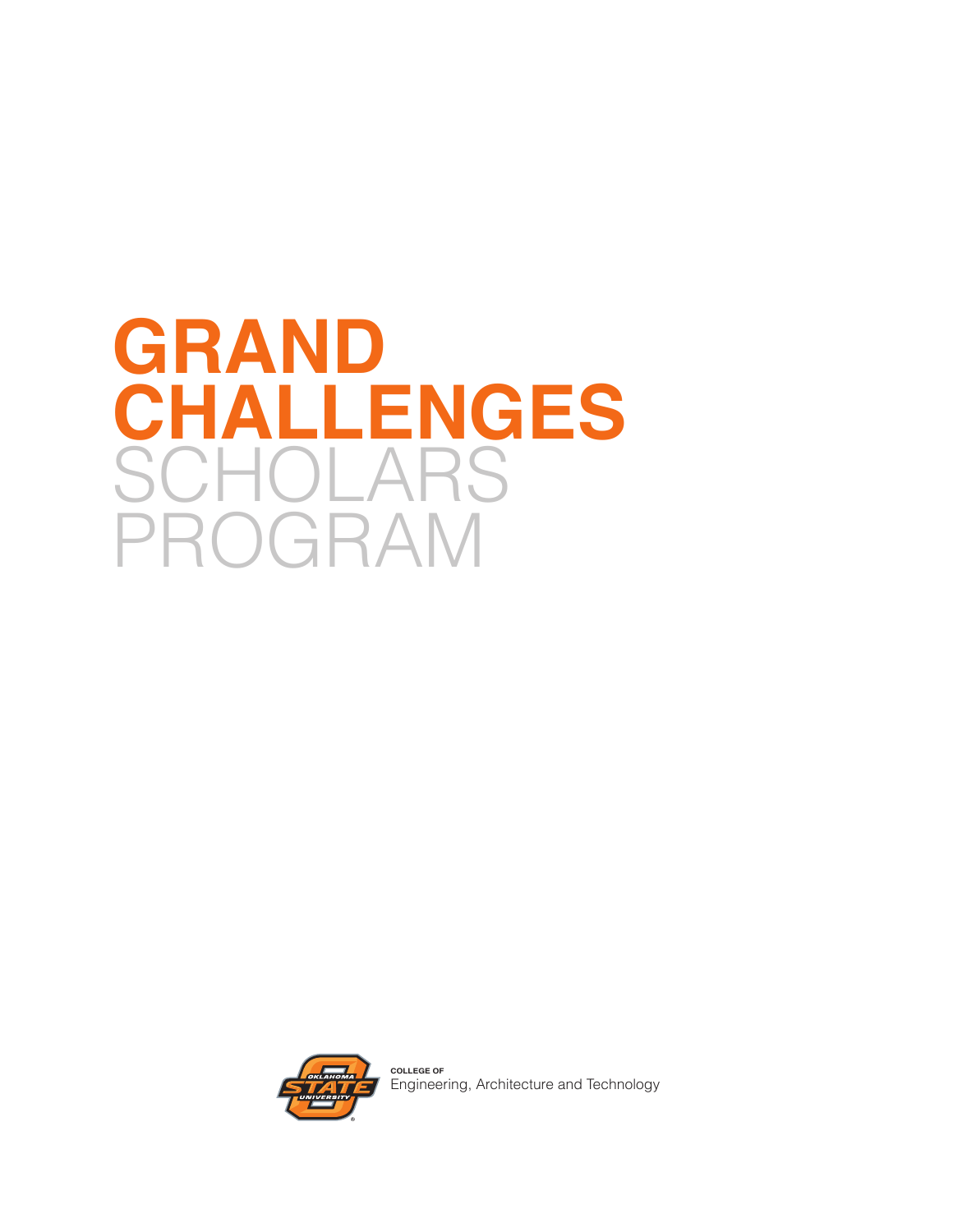# **GRAND CHALLENGES** AT OKLAHOMA STAT

The College of Engineering, Architecture and Technology (CEAT) Grand Challenge Scholars Program (GCSP) is a combined curricular and extra-curricular program with five key components that are designed to prepare students to be the generation that solves the grand challenges facing society in this century.

In 2008, the National Academy of Engineering (NAE) identified 14 Grand Challenges for Engineering in the 21st Century. The challenges address opportunities and challenges affecting quality of life.

In a letter of commitment presented to President Barack Obama in spring 2016, the College of Engineering, Architecture and Technology announced plans to educate a new generation of engineers expressly equipped to tackle these 14 most pressing issues facing society today.

CEAT is already actively engaged in the curricular components represented by the program; however, GCSP students, in cooperation with faculty mentors, industry, and government, will begin leading the expansion of the tenets of the Grand Challenges through industry backed design projects, GCSP focused research efforts, scholarly publications, and enhanced leadership training that recognizes the diversity of both our nation and the global community.

With the formal implementation of the GCSP, CEAT will focus one of its scholars programs on an educational target that integrates research, interdisciplinary curriculum, entrepreneurship, global understanding and service learning, attracting a diverse cohort of students who will embrace innovation and collaboration through sustainable and affordable solutions to global issues like those outlined below.

| <b>NAE 14 GRAND CHALLENGES IN ENGINEERING</b>                                                                                                                                     | UNITED NATIONS SUSTAINABLE DEVELOPMENT GOALS                                                                                                                                                                                                                                          |  |  |  |  |
|-----------------------------------------------------------------------------------------------------------------------------------------------------------------------------------|---------------------------------------------------------------------------------------------------------------------------------------------------------------------------------------------------------------------------------------------------------------------------------------|--|--|--|--|
| <b>ENERGY AND THE ENVIRONMENT</b>                                                                                                                                                 |                                                                                                                                                                                                                                                                                       |  |  |  |  |
| Make solar energy economical<br>Provide energy from fusion<br>Manage the nitrogen cycle<br>$\bullet$<br>Provide access to clean water<br>Develop methods for carbon sequestration | Ensure access to water and sanitation for all<br>$\bullet$<br>Ensure access to affordable, reliable<br>and sustainable energy for all<br>Ensure sustainable consumption and<br>production of natural resources<br>Take action to combat the impacts of<br>$\bullet$<br>climate change |  |  |  |  |
| <b>HEALTH</b>                                                                                                                                                                     |                                                                                                                                                                                                                                                                                       |  |  |  |  |
| Advance health informatics<br>Engineer better medicines                                                                                                                           | End Poverty in all forms<br>$\bullet$<br>End Hunger, achieve food security<br>Improve nutrition & sustainable<br>agriculture                                                                                                                                                          |  |  |  |  |
| <b>SECURITY AND SOCIETY</b>                                                                                                                                                       |                                                                                                                                                                                                                                                                                       |  |  |  |  |
| Restore urban infrastructure<br>Prevent nuclear terror<br>Secure cyberspace                                                                                                       | Build resilient infrastructure and promote<br>sustainable industrialization<br>Participate in global partnerships for<br>sustainable development                                                                                                                                      |  |  |  |  |
| <b>LEARNING AND COMPUTATION</b>                                                                                                                                                   |                                                                                                                                                                                                                                                                                       |  |  |  |  |
| Reverse engineer the brain<br>Enhance virtual reality<br>$\bullet$<br>Advance personalized learning<br>$\bullet$<br>Engineer the tools of scientific discovery                    | Ensure inclusive and quality education for all                                                                                                                                                                                                                                        |  |  |  |  |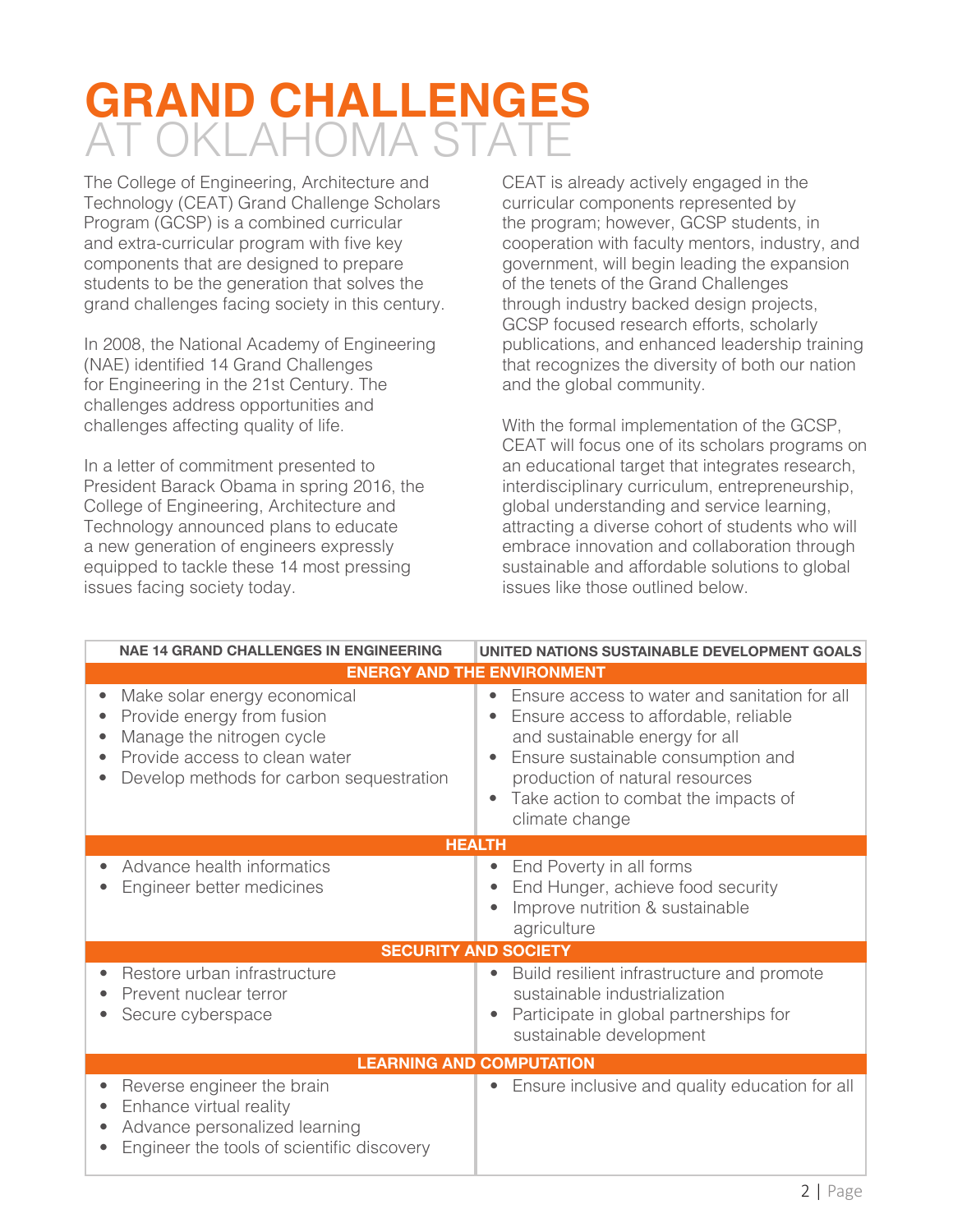# **BECOMING A GRAND** CHALLENGE SCHOLAR

This operational plan sets forth the principles by which students are selected and mentored in the program, as well as the requirements they must meet to be designated a Grand Challenge Scholar. The plan also addresses the funding of the program.

Students interested in the Grand Challenge Scholars Program must have demonstrated academic excellence within the college (minimum college GPA of 3.2 with at least 18 CEAT credit hours) to apply, as academic achievement is an important component of success in any of our scholars programs. However, the student's response on the proposed GCSP portfolio and evidence of a commitment to the program will be major factors in considering prospective applicants. To apply for the Grand Challenge Scholars Program, each student must meet the following requirements:

- **Have professional school standing in the College of Engineering, Architecture and Technology with a least 30 semester credit hours remaining until graduation. 1**
- **Complete an application form by October 1 and have a valid passport at the time of submission. 2**
- **Submit a commitment form from the student's GCSP Mentor. 3**
- **Propose a GCSP portfolio described below encompassing the five required components in the NAE Grand Challenge Scholars Declaration of Principles. 4**

# **APPLICATION PROCESS**

The online application and proposed portfolio can be submitted in either the students Sophomore or Junior year and must be submitted by October 1, prior to the start of their final 30 credits and the start of a senior design course or Honors Thesis. The GCSP portfolio (see appendix on page. 11) must address the 5 key components of the program.

> **Research Interdisciplinary Curriculum Entrepreneurship Global Awareness Service Learning**

The GCSP Oversight Committee will review all applications and recommend students for admission to the program based on portfolio submission, faculty mentor's recommendation, and scholastic standing. Successful candidates will be notified of their acceptance to the program within 30 days of submission. Based on the initial \$1 million endowment, the GCSP expects to maintain 20-50 students per year and graduate ~20 GCSP Scholars per year.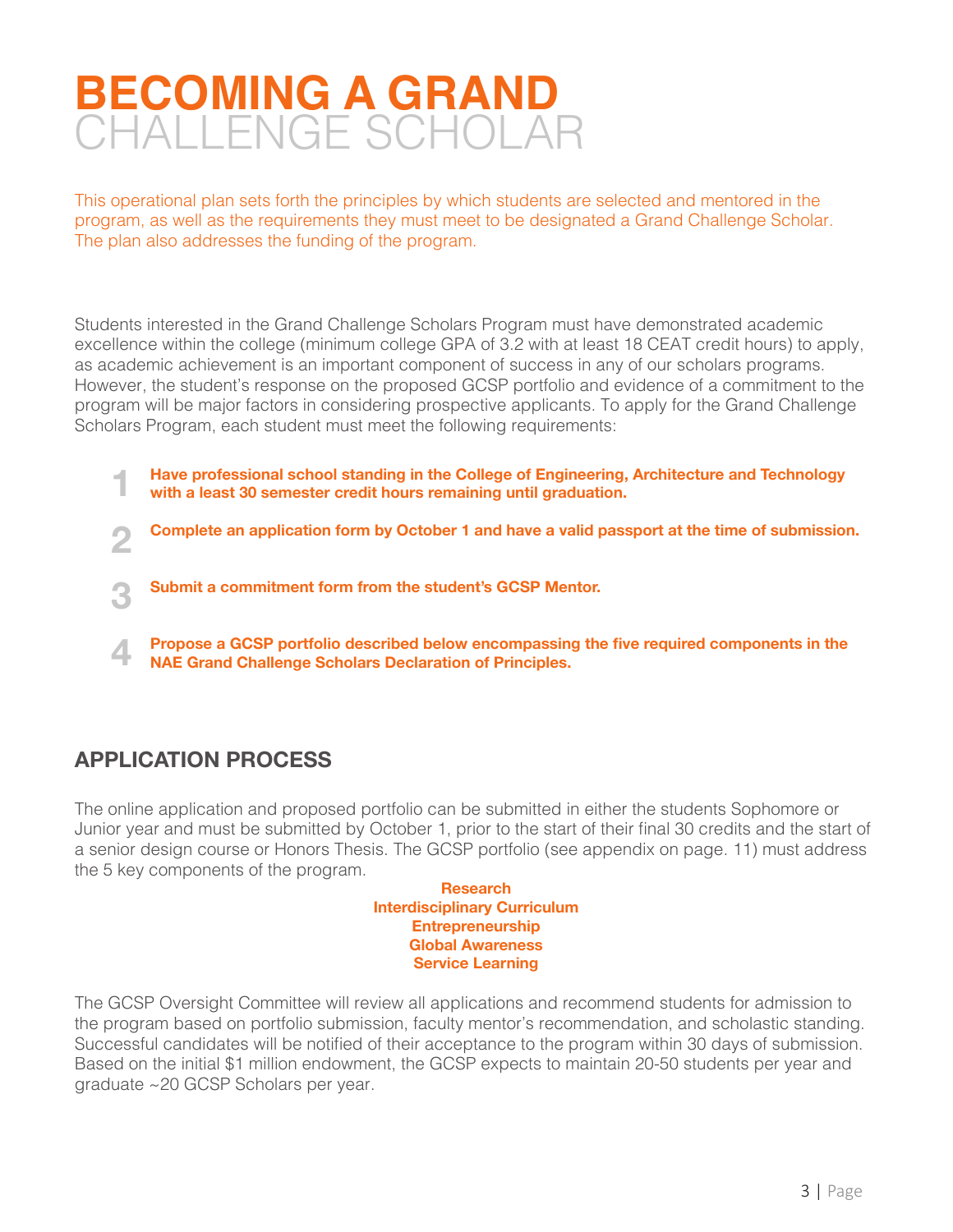# **GCSP MENTOR**

Each applicant must select a GCSP Mentor (i.e., engineering faculty member) who will guide the student through the entire GCSP Scholars program. The mentor will review the student's initial portfolio and submit a letter of commitment with the student's application to the Oversight Committee. Scholars are required to meet with their mentors every semester to provide progress updates on their present program and to plan for the next semester's goals. Upon conclusion of the program, the GCSP Mentor must write a letter of completion to the GCSP Oversight Committee in support of the GCSP application to be named an Oklahoma State University Grand Challenge Scholar. Once identified, all prospective GCSP Mentors will be given guidance on the Grand Challenges, select UN Sustainable Development Goals and the GCSP prior to submitting the letter of commitment.

#### **To remain in the program GCSP Scholars must:**

- **Meet at least twice a semester with their GCSP Mentor 1**
- **Submit a progress report (once a semester) to their GCSP Mentor, to be signed and forwarded to the GCSP Director, outlining their accomplishments for the past academic semester and detailing their plan for the upcoming academic semester 2**
- **Attend GCSP Seminars/Presentations at least twice a semester, organize one before graduation 3**
- **Present their research project at a summit, symposium or at the National GCSP Summit during their senior year of school 4**

**Before or during the final semester of study, GCSP students must:**

- **Submit a final report (10-20 pages) or Honors thesis to the GCSP Committee verifying the completion of the Plan 1**
- **Forward a signed letter of completion from their GCSP Mentor to the GCSP Director 2**
- **Conduct a capstone or Honors presentation to share their experiences and information about the Grand Challenge Scholars Program 3**
- **Submit a GCSP exit interview form on the program's impact and potential changes in the program 4**

The final report should define the means of the completion of each of the five curricular requirements of their plan and the overall focus of their work, describe the breadth and depth of their specific program. The GCSP capstone presentation must be completed within the last two semesters of the student's remaining time in school. This presentation should summarize the completion of the requirements, the research/project component. It is expected that students in the GCSP will present their work and network with other GCSP scholars at one of the local or regional GCSP Summits or research symposia in order to connect with students in the GCSP from other engineering schools. The final GCSP portfolio or completion checklist must be completed by the close of the semester in which the student graduates.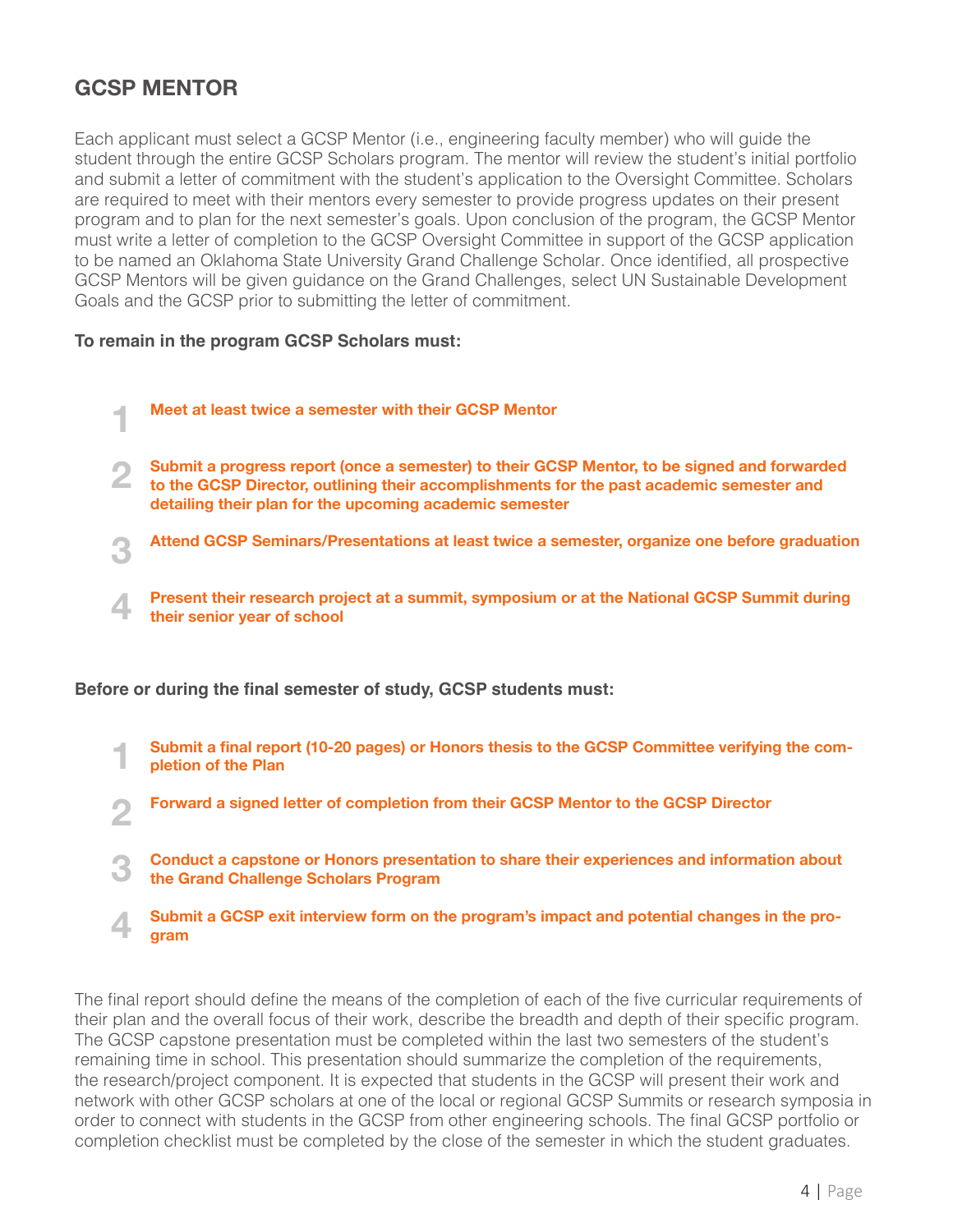# **PROGRAM SEQUENCE**

The GCSP allows students to choose the path most desirable to their academic needs. There is no specific sequence for completing the program; however, they will be encouraged to complete components of it before they officially apply for the GCSP designation.

#### **A typical model for successfully carrying out all the requirements is shown below:**

*First Year:*

- **Learn more about the 14 Grand Challenges: introduced during the freshman course ENGR 1111 and through other College specific marketing efforts 1**
- **Participate in the Freshman Research Scholars Program or other undergraduate research https://scholardevelopment.okstate.edu/undergraduate-research/ 2**
- **Start earning the CORD for service learning at OSU or participate in other service learning activities 3**

#### *Second Year:*

**1**

**Select one of the 14 Grand Challenges or UN that will be your area of focus**

**Find a faculty professor who will serve as your mentor 2**

**Working with your mentor and academic advisor, identify the classes, experiences, or activities that you have done since your first year at OSU, are doing presently, or plan before graduation to do as part of your portfolio. 3**

Examples include:

- Being active in Engineers without Borders or enrolling in a study abroad course
- Seeking an internship or CO-OP rotation
- Exploring research projects in the Niblack or Wentz Research programs
- Participating in an entrepreneurial project

#### *Third Year:*

**Finish your Grand Challenge Scholar Portfolio and Submit your application by October 1 1**

**If selected as a Grand Challenge Scholar or planning to submit your application the following year, continue to work on your portfolio. 2**

Examples include:

- Complete research projects, study abroad assignments, or entrepreneurial experience
- Take appropriate class(s) in the Interdisciplinary Curriculum
- Perform second summer internship rotation

**Attend a local or GCSP regional summit 3**

#### *Fourth Year:*



- **Complete appropriate class(s) in the Interdisciplinary Curriculum 3**
- **Submit final report(s) Grand Challenge Senior Thesis/ Honors thesis 4**
- **Prepare and present capstone presentation 5**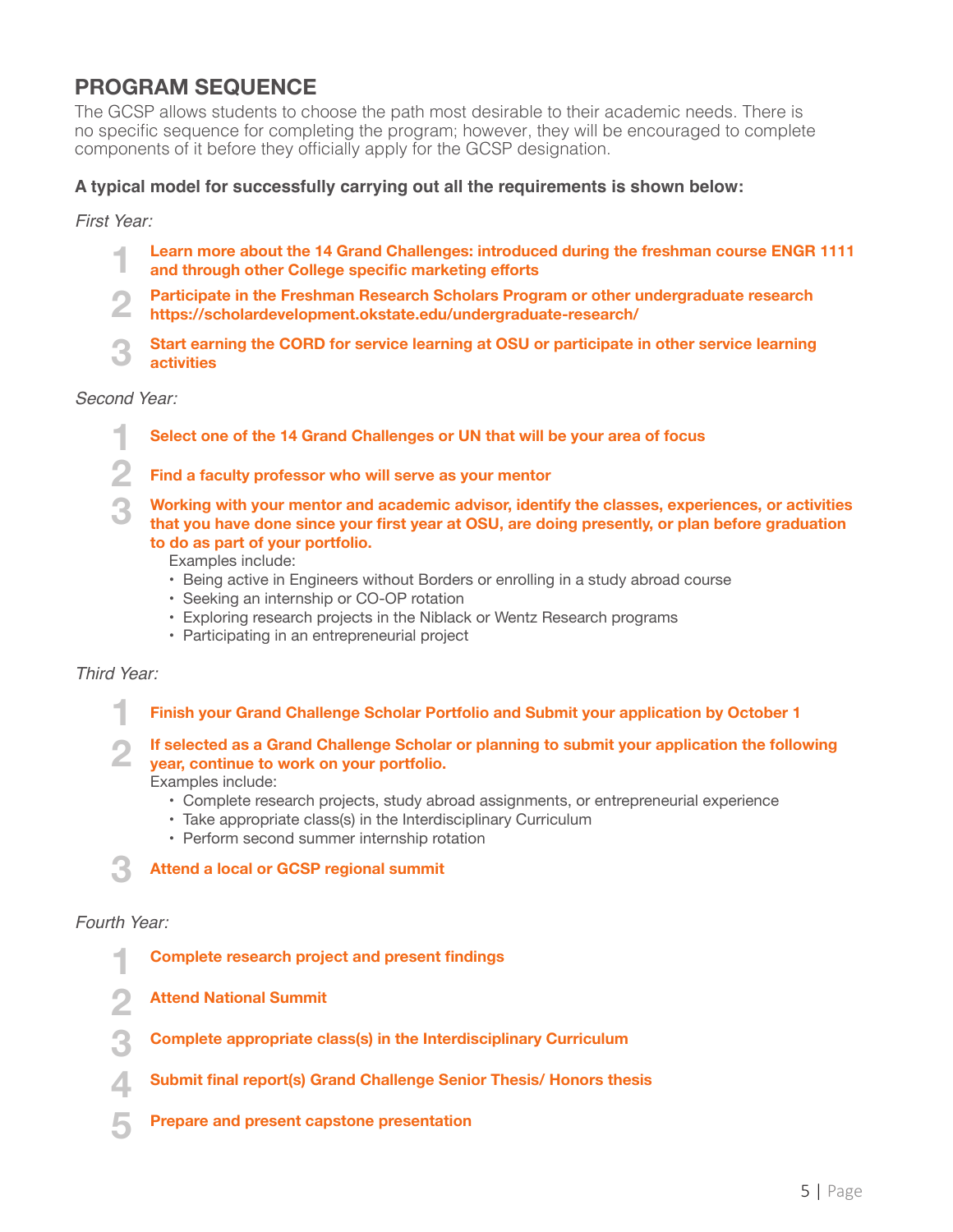# **REQUIRED GCSP PORTFOLIO COMPONENTS**

The importance of a student's experience in the Grand Challenges Scholars Program is based upon the completion of the 5 curricular components, tied either specifically or thematically to Grand Challenge or select UN Sustainable Development Goal focus topics.

#### **Scholars are required to undertake one (1) element in each of the following breadth components:**



**In addition, scholars are required to undertake two (2) or more elements in each of the following depth components:**



- 
- c. Service Learning

**While not all inclusive, the following elements are typical elements in the GCSP:**

#### *Research Elements*

**Approved team (or individual) research or senior design project related to GCSP topic 1**

**Research Experience for Undergraduates (REU) related to GCSP topic 2**

- **Research work experience for a Summer or semester (e.g., Research Assistant) 3**
- **University Honors Program Undergraduate Research Symposium 4**
- **Approved interdisciplinary research programs related to GCSP topic 5**

#### *Interdisciplinary Curriculum Elements*

| Research experience with an interdisciplinary focus                   |
|-----------------------------------------------------------------------|
| Course(s) relating to a Grand Challenge theme (e.g., non-engineering) |
|                                                                       |

- **GCSP focused general education electives 3**
- **Approved interdisciplinary degree, minor, or honors programs 4**
- **Internship with an interdisciplinary focus 5**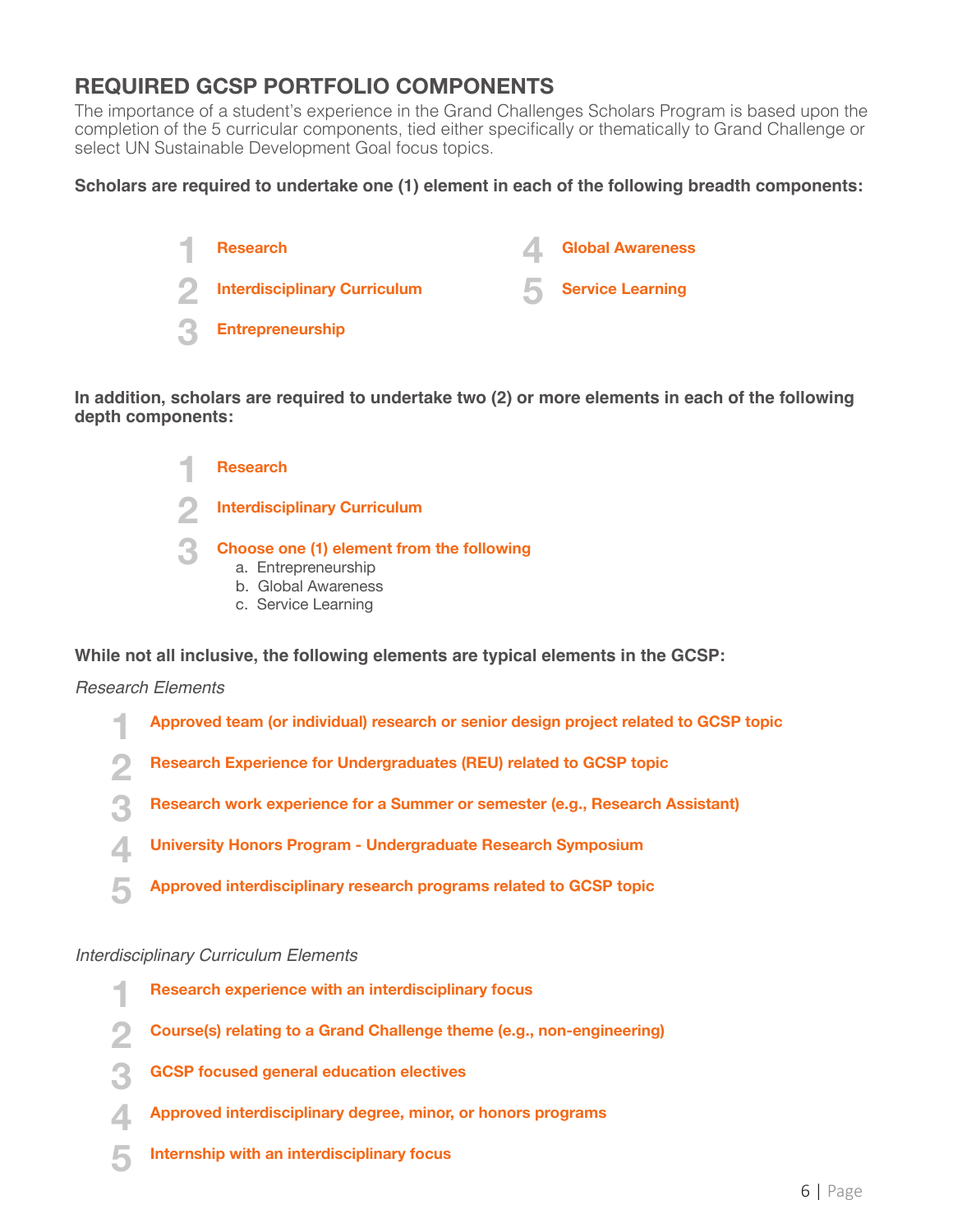#### *Entrepreneurship Elements*

**Riata Entrepreneurs Program Entrepreneurial Research Program Entrepreneurship Internship 1 3 2 Entrepreneurial Minor (2 Courses) 4**

#### *Global Awareness Elements*

- **Approved international experiences 1**
- **Co-op or internship with a significant global focus 2**
- **Research experience with a significant global focus 3**
- **Course(s) which focus on global issues 4**

#### *Service Learning Elements*

- **Volunteer experience with a significant service-learning focus 1**
- **Volunteer experience with a significant service-learning focus 2**
- **Course(s) which focus on service and/or community-related issues 3**
- **Center for Student Leadership, Ethics, and Public Service; SORC, etc. 4**

**The curricular components and their individual requirements are addressed below:**

### **Research**

**Each GCSP Scholar must prepare to help develop effective and economical solutions to one or more of the engineering grand challenges or select UN Sustainable Development Goals that this nation and the world face. Each GCSP Scholar must complete a GCSP Capstone experience or Honors thesis and take advantage of one or more of the following:**

• Engage in a minimum of one semester of undergraduate research in an approved team or individual research or design project with a university faculty member, focusing the research on one of the grand challenge themes including a presentation of their findings/experience and an evaluation of their research by a faculty research supervisor. This may include any of the following programs:

**Freshman Research Scholars** https://admissions.okstate.edu/academics/scholar-development-research

**Wentz Research Scholars** https://admissions.okstate.edu/academics/scholar-development-research

#### **Niblack Research Scholars** https://admissions.okstate.edu/academics/scholar-development-research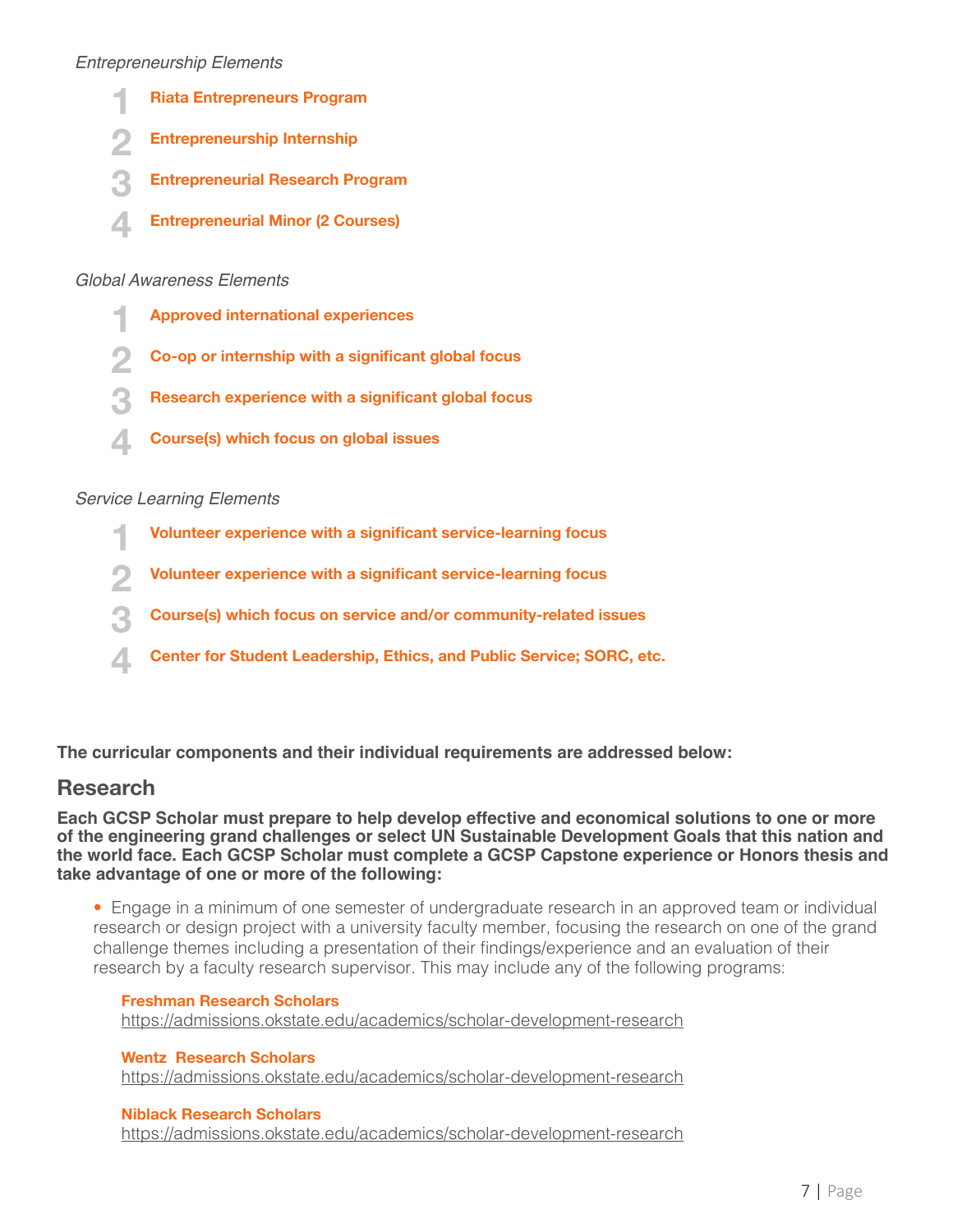#### **Crowdfunded Undergraduate Research with PhilanthroPete**

http://scholardevelopment.okstate.edu/undergraduate-research/crowdfunding-undergraduateresearch

#### **Extramurally Funded Directed Research** http://www.ceat.okstate.edu/research

- The students can register for an independent study research course, directed by a faculty member, or perform the research in an industry or government lab. Prior to conducting the research, the students will provide a written scope of the work to be performed during the semester(s). The prospective work must be approved by the instructor/researcher, the student, and the student's GCSP Mentor. In addition, the students will be required to present their findings in a poster exhibition at one of the university's undergraduate research symposiums or at a professional meeting.
- Completion of an entrepreneurial product or process development project approved by the instructor, the student, and the student's GCSP Mentor focusing on a grand challenge theme. The students will also be required to present their findings in a poster exhibition at one of the university's undergraduate research symposiums or at a professional meeting.
- Completion of an Independent Study research project approved by the instructor, the student, and the student's GCSP Mentor focusing on a grand challenge theme. The students will also be required to present their findings in a poster exhibition at one of the university's undergraduate research symposiums or at a professional meeting.
- Work experience, for a minimum of one summer or one semester, as a research or laboratory assistant under the direction of a university faculty member or industry research director. The students will also be required to present their findings in either a paper or poster exhibition approved by the faculty member or industry partner and the GCSP mentor.

### **Interdisciplinary Curriculum**

**Each GCSP Scholars must prepare to work at the boundaries of public policy, business, law, ethics, human behavior, medicine, and risk as well as other sciences. Each GCSP Scholar MUST take advantage of one or more of the following:**

- **Approved interdisciplinary program with a minor outside of engineering 1**
- **3-month or more Internship with an interdisciplinary focus in one or more of the topics above (approved by GCSP Mentor) 2**
- **1 academic year or 3-months summer research experience with an interdisciplinary focus that engages nonengineers 3**
- **Non-Engineering General Education Course(s) relating to a Grand Challenge theme 4**

### **Entrepreneurship**

**Each GCSP student must be capable of translating invention and innovation into market ventures and possibly global solutions required for the public's interest. Each GCSP Scholar must take advantage of one or more of the following:**

**Approved entrepreneurial experiences (approved by GCSP Mentor & program oversight committee ) including startup activities with 1**

**Cowboy Technologies** http://www.cowboytechllc.com/about-us

**OCAST** http://www.ok.gov/ocast/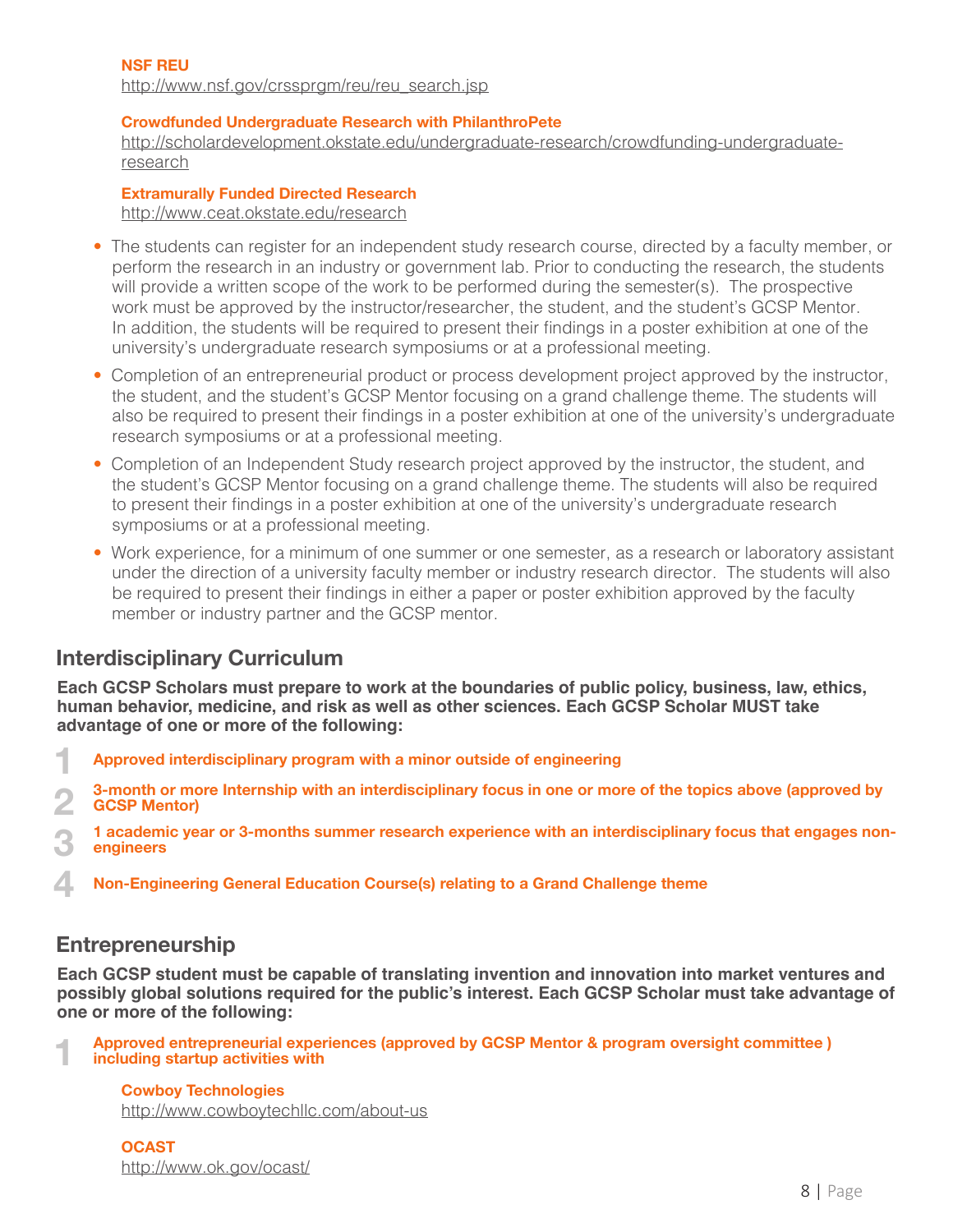**The National Veterans Entrepreneurship Program**

http://riata.okstate.edu/veterans/

#### **Riata Center**

http://riata.okstate.edu/veterans/ http://riata.okstate.edu/startup/incubator/

**Internship with a significant entrepreneurial focus (approved by GCSP Mentor & program oversight committee) 2**

http://www.cowboytechllc.com/about-us

- **Research experience with a significant entrepreneurial focus (approved by GCSP Mentor & program oversight committee)**  https://cied.okstate.edu/CowboyTechnologies **3**
- **Approved Course(s) or Bootcamps which focus on entrepreneurship 4**

# **Global Awareness**

**Each GCSP Scholar must develop the perspective necessary to address challenges that are inherently global as well as to lead innovation in a global economy. Each GCSP Scholar MUST take advantage of one or more of the following:**

- **Approved international experiences with CEAT Scholars Programs 1**
- **Research experience outside of continental US with a significant global focus 2**
- **Course(s) which focus on global issues accompanied by study abroad course**  http://abroad.okstate.edu/ **3**
- **Engineering Study Abroad Programs**  http://ceatde.okstate.edu/2016-schedule-study-abroad **4**

# **Service Learning**

**GCSP Scholars must develop and deepen their social awareness and demonstrate motivation to bring technical expertise to bear on societal problems. Each GCSP Scholar must participate in the leadership of a service learning effort; examples are listed below:**

- **Volunteer with an approved service learning program** http://volunteer.okstate.edu/service-learning **1**
- **Earn the CORD (Creating Opportunities for Responsible Development)** http://volunteer.okstate.edu/cord-program **2**
- **Help lead a project with Engineers Without Borders at OSU** http://www.ewb-osu.okstate.edu/node/24 **2**

# **Administration and Assessment**

**To maintain the high standards expected from a quality program, assessment and success of our Grand Challenge Scholars Program will be the responsibility of everyone involved. To lead this charge, the CEAT Scholars Director will serve as the Director of the GCSP. The Director will participate in the electronic community for the exchange of GCSP best practices, attend workshops and summits, and prepare an annual report of programmatic accomplishments for the GCSP. The Director will be responsible for the training of all mentors in the program requirements and connecting them to the university resources in entrepreneurship, service learning and undergraduate research to assist students in developing portfolios, and previously approved activities for program credit.**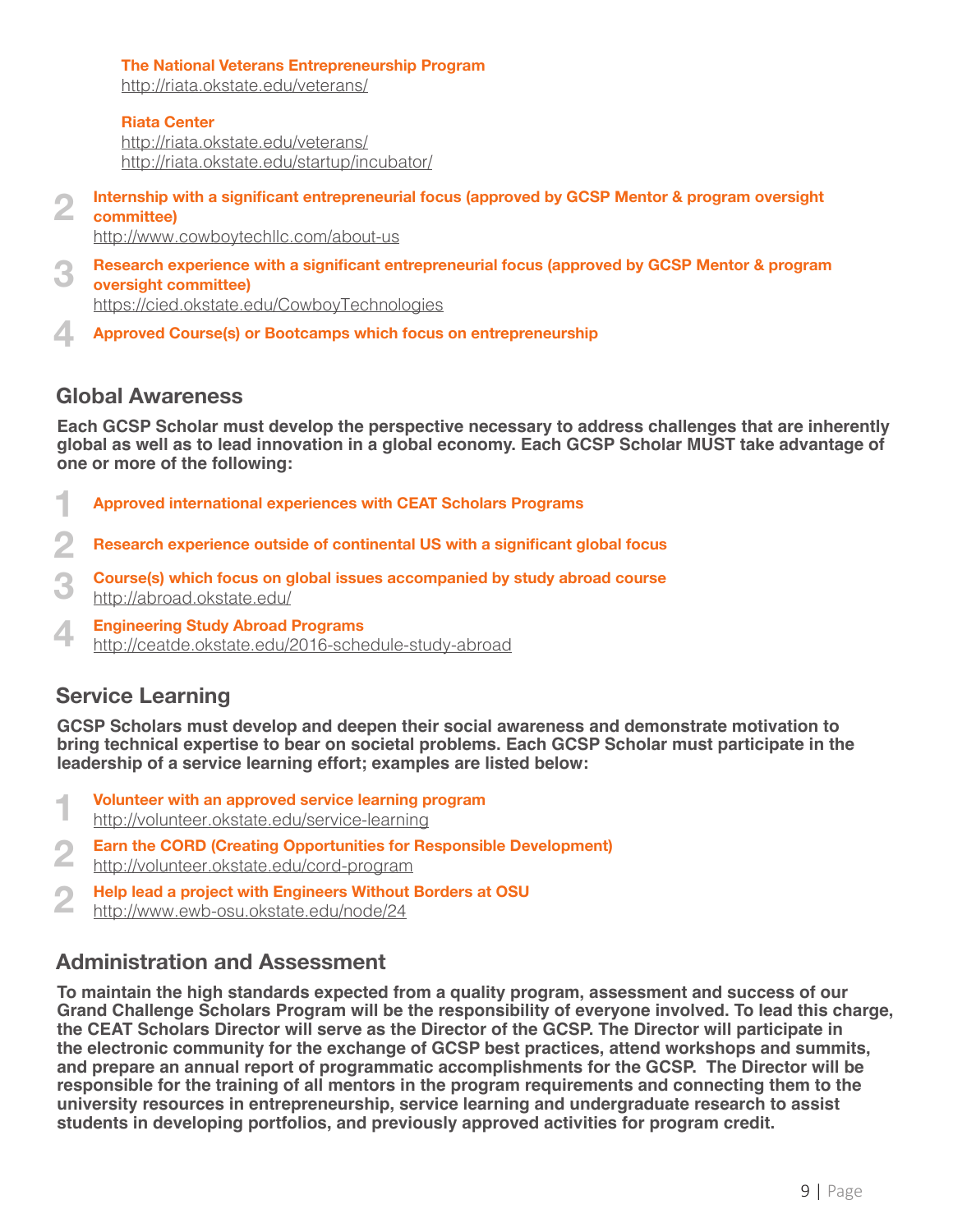**The administration and supervision of the program will be performed by an Oversight Committee comprised of faculty members selected from within the College of Engineering, Architecture and Technology. The GCSP Oversight Committee will be responsible for the following:**

- **Select students and monitor their progress (along with the GCSP Mentor), 1**
- **Verify and document the program objectives, 2**
- **Approve portfolios that successfully integrate the GCSP Components, 3**
- **Compile the names and accomplishments of GCSP Scholars 4**
- **Convey all information to the Oversight Committee Chair and GCSP Director as part of the required annual report, 5**
- **Assist with longitudinal tracking of GCSP Scholars Program in cooperation with the Grand Challenge Steering Committee and the NAE, and 6**
- **Approved interdisciplinary research programs related to GCSP topic 7**